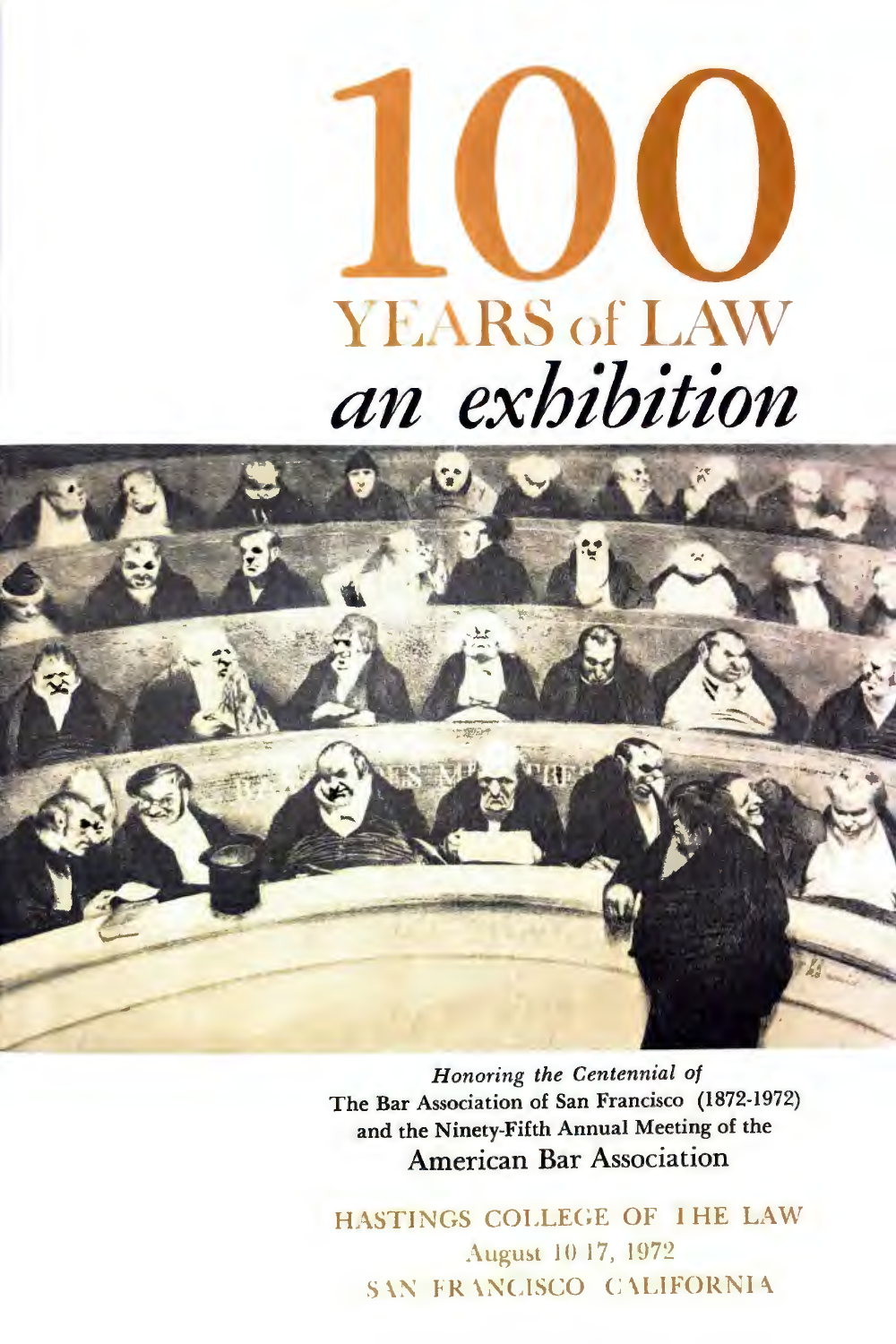

#### REPRODUCED ON **COVER**

*Le Ventre Legislatif* 

Lithograph by Honore Daumier (Fr. 1808-1879) 1834

Reproduced through the courtesy of the Achenbach Foundation for Graphic Arts, California Palace of the Legion of Honor, San Francisco.

This Exhibit was prepared under the direction of Mr. Craig  $Perfin$ ,  $\mathbb{P}^1$  $Consulta$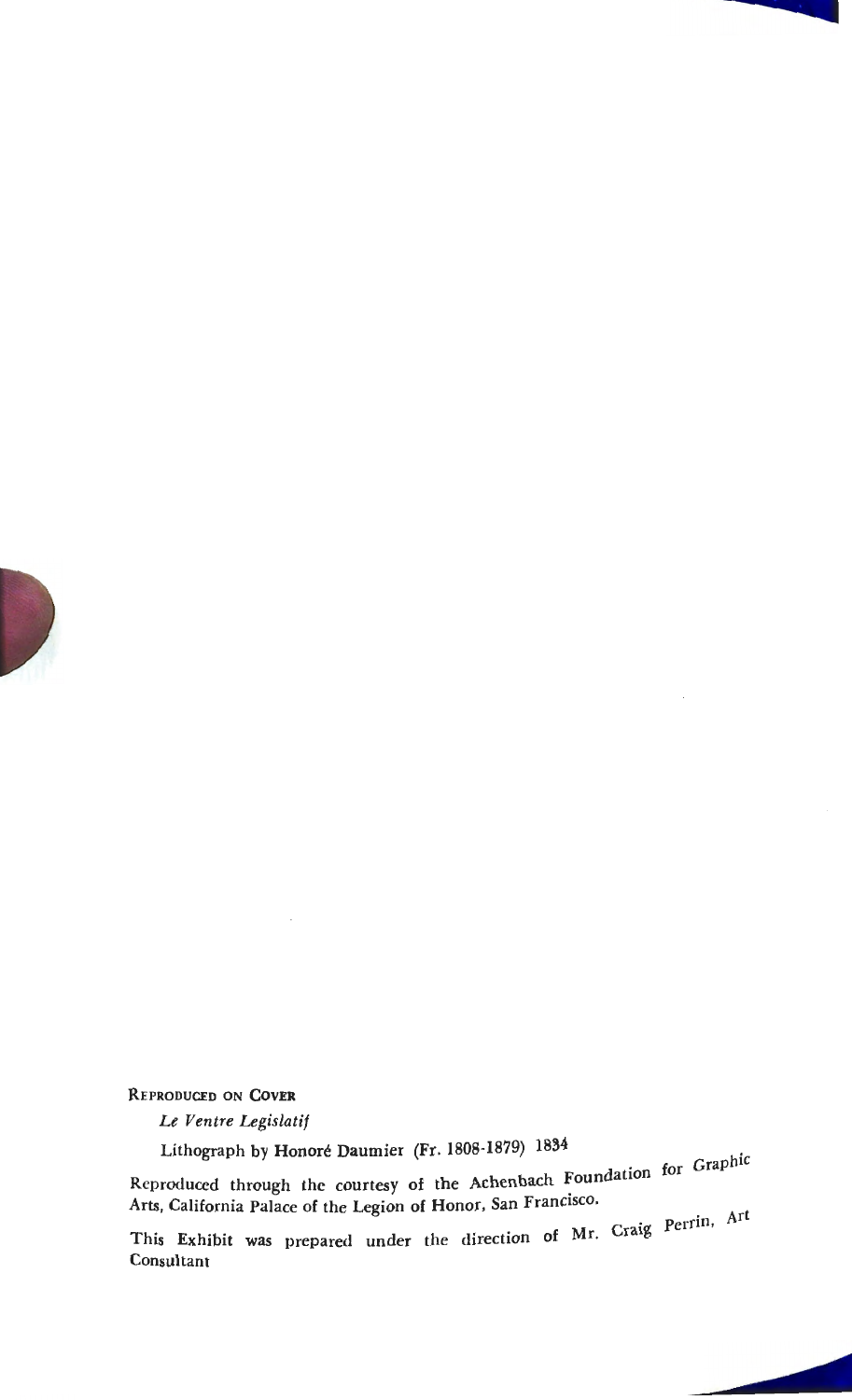# AN EXHIBITION OF PAINTINGS, PHOTOGRAPHS AND BOOKS

*On The Occasion of the* 

# CENTENNIAL OF THE BAR ASSOCIATION OF SAN FRANCISCO

(1872-1972)

and

*The Ninety-Fifth Annual Meeting of the* 

American Bar Association

In

San Francisco, California

Hastings College of the Law

August 10-17, 1972

# THE BAR ASSOCIATION OF SAN FRANCISCO 1972

..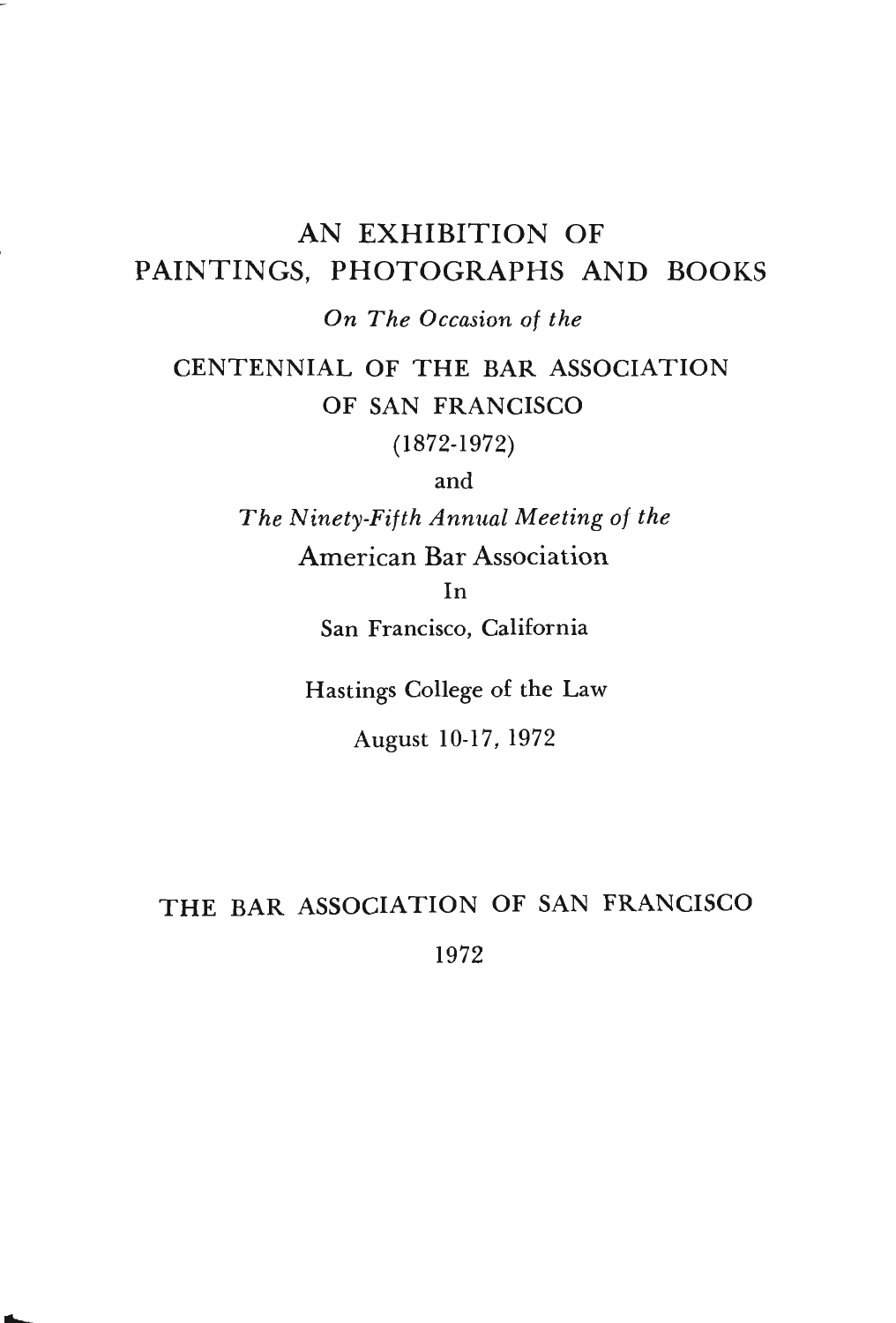## THE BAR ASSOCIATION OF SAN FRANCISCO CENTENNIAL COMMISSION

Burnham Enersen, *Chairman*  Honorable Ben C. Duniway, *Co-Chairman*  John H. Riordan, *Secretary* 

> Roy A. Bronson George **H.** Cabaniss, Jr. Charles **H.** Clifford Vincent I. Compagno Honorable Preston Devine John J. Goldberg Honorable George B. Harris Gardiner Johnson Kenneth M. Johnson Paul S. Jordan Theodore R. Meyer John A. Sutro, Sr. Stanley Walsh

Mrs. Sue U. Malone, *Assistant Secretary*  Mrs. Sara M. Muir, *Communications Coordinator* 

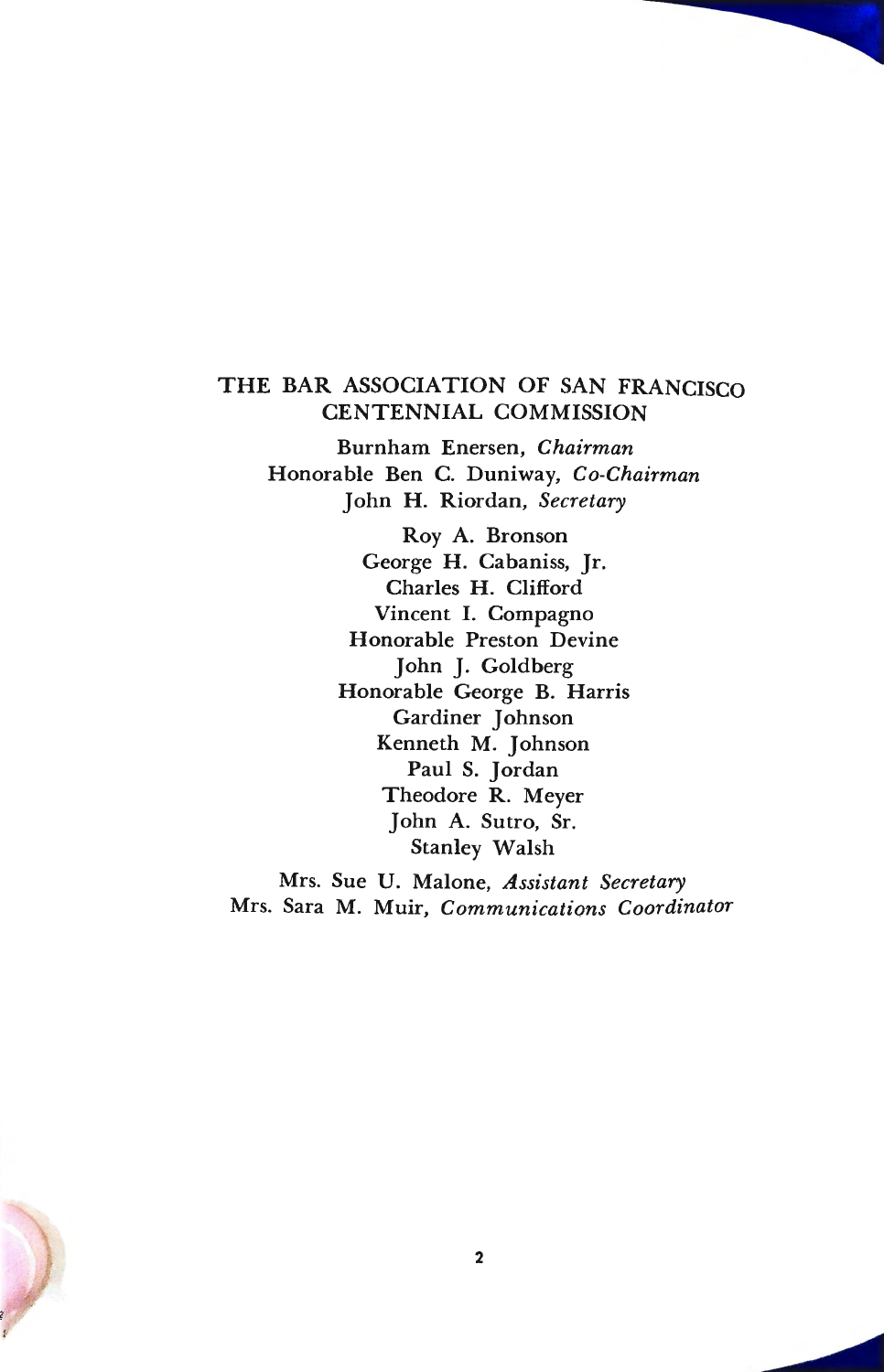## EXHIBITS COMMITTEE OF THE CENTENNIAL COMMISSION

George H. Cabaniss, Jr., *Chairman*  Kenneth M. Johnson, *Vice Chairman* 

Stephen Adams Mark W. Hudson Leigh Athearn Gardiner Johnson Honorable A. Frank Bray J. Edward Johnson James J. Brosnahan, Jr. Theodore A. Kolb George Cadwalader **Lawrence Livingston** Donald M. Cahen Douglas B. Martin Marjorie M. Childs Donald N. MacIntosh Honorable Thomas Coakley Robert **P.** Nelson, Jr. Joanne Condas Edward J. Nevin Francis L. Cross John Baldwin O'Donnell Woodrow W. Denney John J. Ruprecht Daniel H. Dibert Daniel V. Ryan John W. Dinkelspiel Frank **H.** Sloss Michael B. Foley Marshall A. Staunton David T. Giannini Isabella **H.** Grant Anthony F. Granucci Richard C. Ham

t

Martin J. Dinkelspiel **Honorable Homer R. Spence** Honorable William T. Sweigert Henry C. Todd James C. Travis Raymond D. Williamson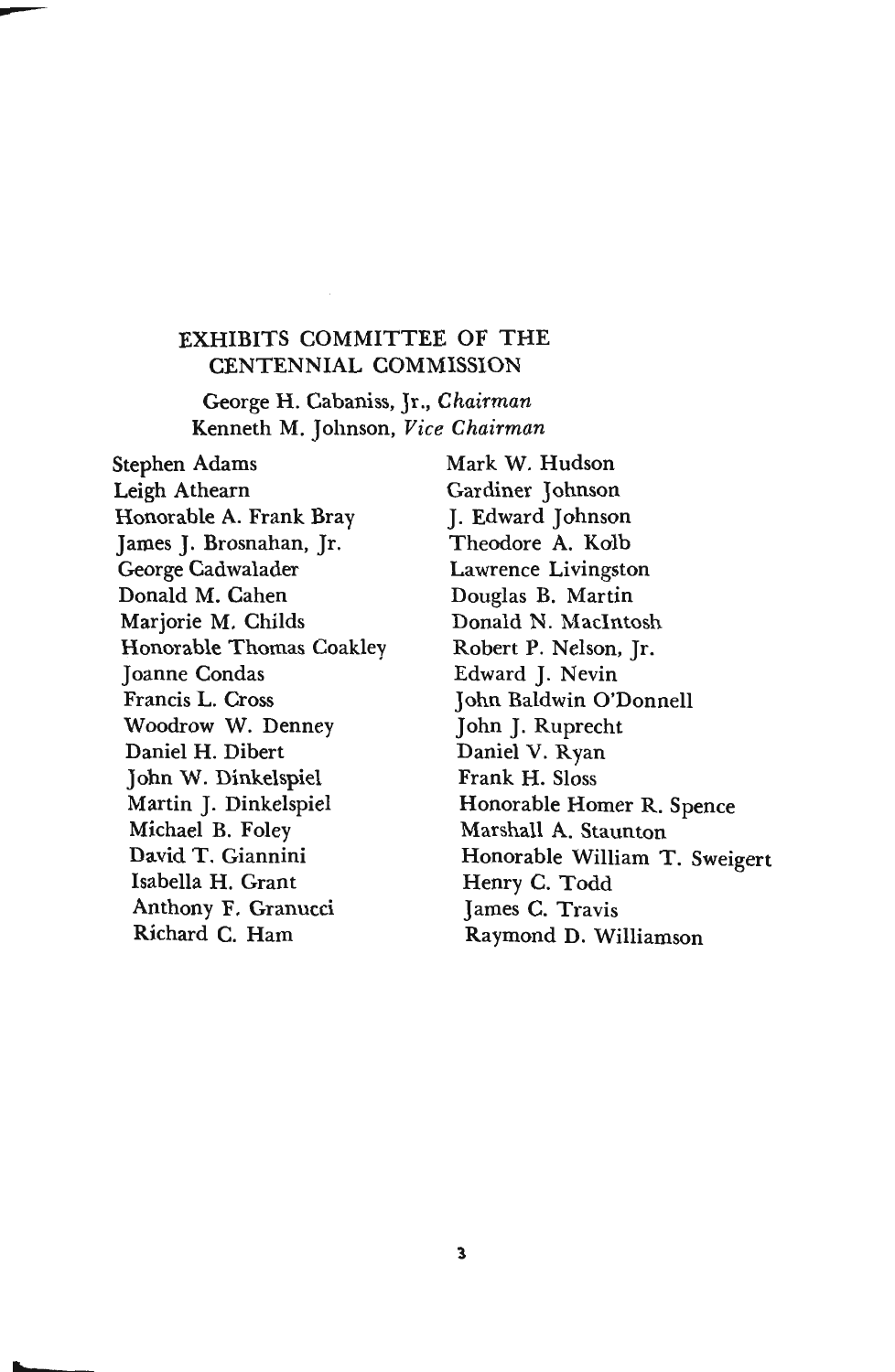### **FOREWORD**

*This exhibit, sponsored by the Centennial Commission of The*  Bar Association of San Francisco, commemorates the centennial observances of the Association from April 27, 1972, to April 27, *1973. It also honors the American Bar Association during its fourth meeting in San Francisco since 1922.* 

*Incunabula, rare books and manuscripts were exhibited in 1939, 1952 and 1962 during American Bar Association meetings in San Francisco. Through the courtesy of Gardinar Johnson, then president of the California Historical Society, an exhibit was held in 1969 which featured oil paintings, photographs, memorabilia and ephemera of distinguished leaders of the local bench \_and bar.* 

*The present exhibit is an amalgam of these prior exhibits except that the books will be limited to early California law books. Loans are from the Federal and California Courts, law schools, institutions (including the Society of California Pioneers and the California Historical Society), private collectors and members of The Bar Association of San Francisco.* 

*It is appropriate that this exhibit is held at Hastings College of the Law, for when Judge S.* C. *Hastings chartered the first law school west of the Mississippi in 1878, all the members of the first Board of Trustees were charter members of The Bar Association of San Francisco. Among them were the first three Presidents of the Association: Joseph P. Hoge, a former member of Congress from Illinois, President of the 1879 Constitutional Convention which enacted the present California Constitution and a Judge of the San Francisco Superior Court from 1889 to 1891; Warner Walton Cope, a former Justice of the California Supreme Court; and Samuel Mountford Wilson, Chairman of the Committee on Courts at the 1878 Constitutional Convention and orator at the*  graduation exercises for the first Hastings graduating class in 1881.

*Three Hastings deans have been Bar Association presidents:* Edward Robeson Taylor, Charles W. Slack and Maurice E. Harrison. Taylor had a versatile career; while Dean of Hastings, he *was vice president of a medical school, a poet and Mayor of San Francisco. Charles H. Clifford, the current President of The Bar Franc~sc?. Charles H. Clifford, the current President of The Bar Association of San F* · . . *ranczsco, is an Hastings alumnus.* 



**r** 



**C**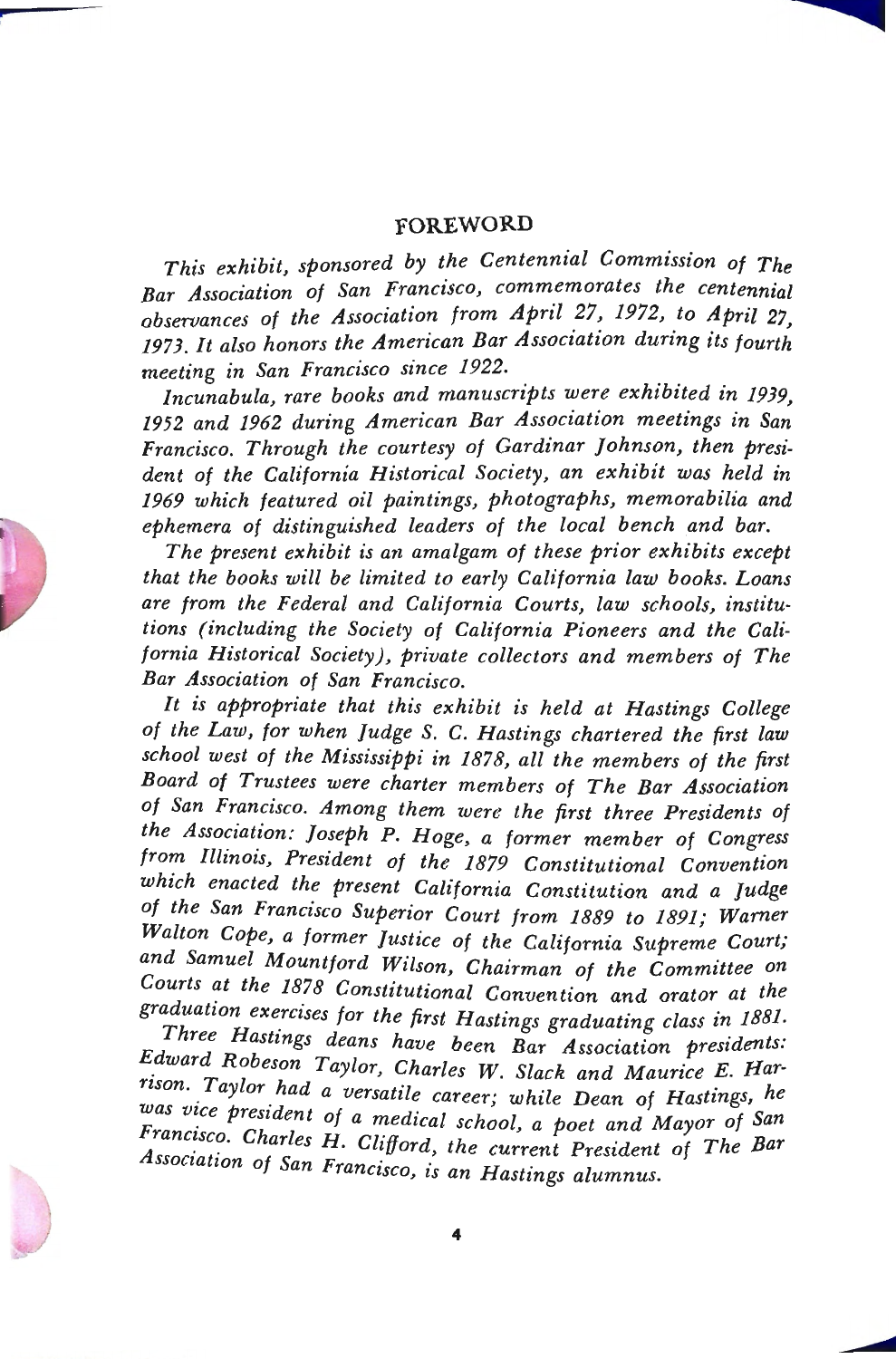*The Constitution of The Bar Association of San Francisco was modeled on the Constitution of the Association of the Bar of the City of New York, which celebrated its centennial in 1970. The Constitution stated that the Association's objectives were "to maintain the honor and dignity of the profession of law, to increase its usefulness in promoting the administration of justice, and to cultivate social intercourse among its members."* 

*The year 1872 marked the commencement of a crucial epoch in California. The completion of the transcontinental railway in 1869 linked California to the Atlantic seaboard and agriculture and industrial development displaced mining and cattle raising. The first three presidents, whose terms spanned 17 years (1872-1889 ), carried on the 1849 pioneer tradition.* 

*During the past century, The Bar Association of San Francisco has evolved from an elite social club to an active professional organization coping with the problems confronting the 1970's.* 

> *George H. Cabaniss, Jr. Chairman, Exhibits Committee of The Centennial Commission The Bar Association of San Francisco*

b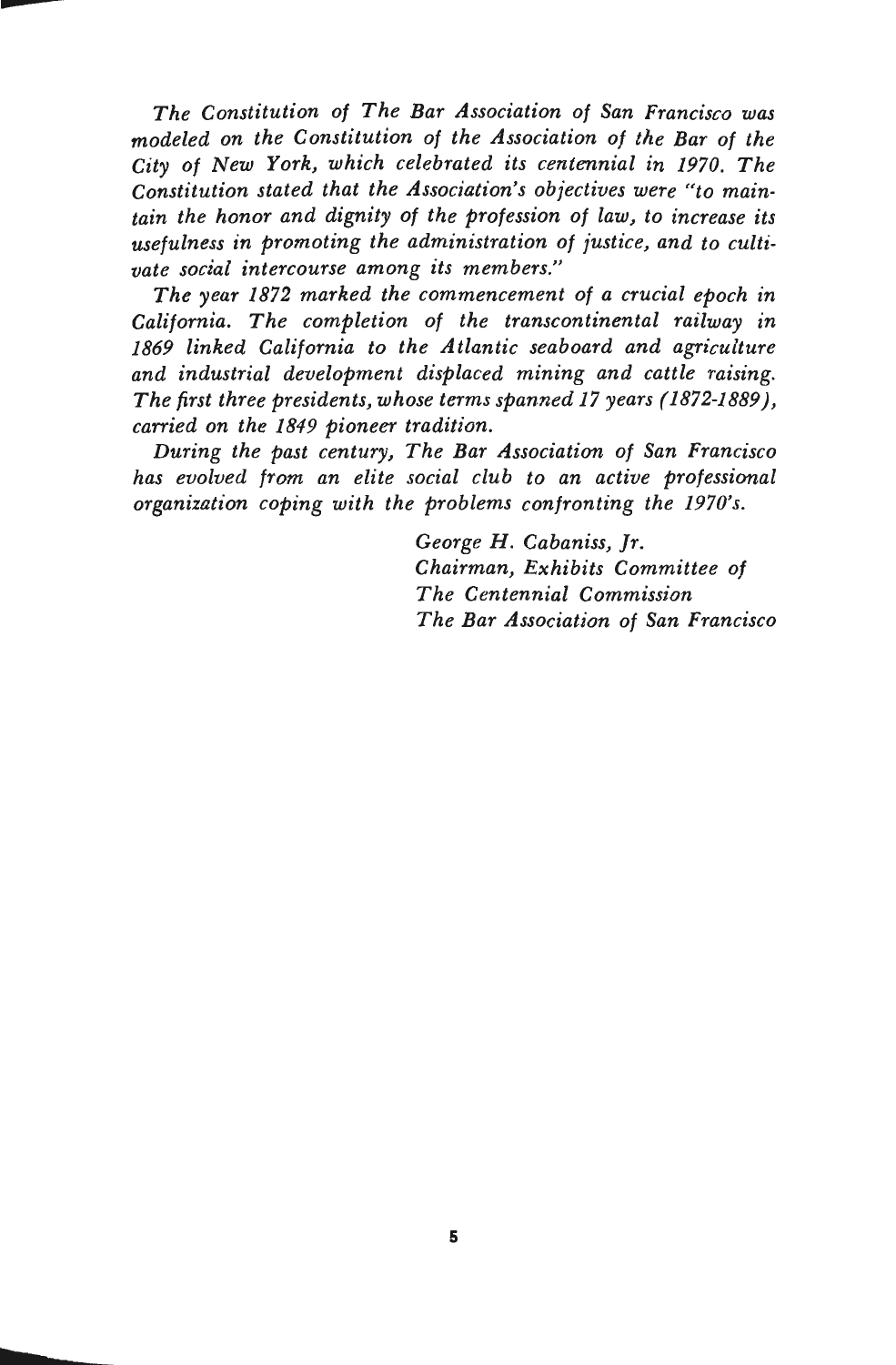### ADVISORY COMMITTEE FOR THE EXHIBIT

- William C. Bacon, *Past President of the Bohemian Club*
- Mrs. Lee Demetrescu, *Executive Director, Society of California Pioneers*

Richard H. Dillon, *Librarian, Sutro Library* 

I

Peter A. Evans, *Librarian, California Historical Society* 

John K. Hagopian, *Chairman, 1962 Bar Association of San Francisco Cultural Events and Exhibits Committee* 

Dan Henke, *Librarian, Hastings College of the Law* 

Herbert Hoover, *Member, California State Art Commission* 

John Brockway Huntington, *President, Society of California Pioneers*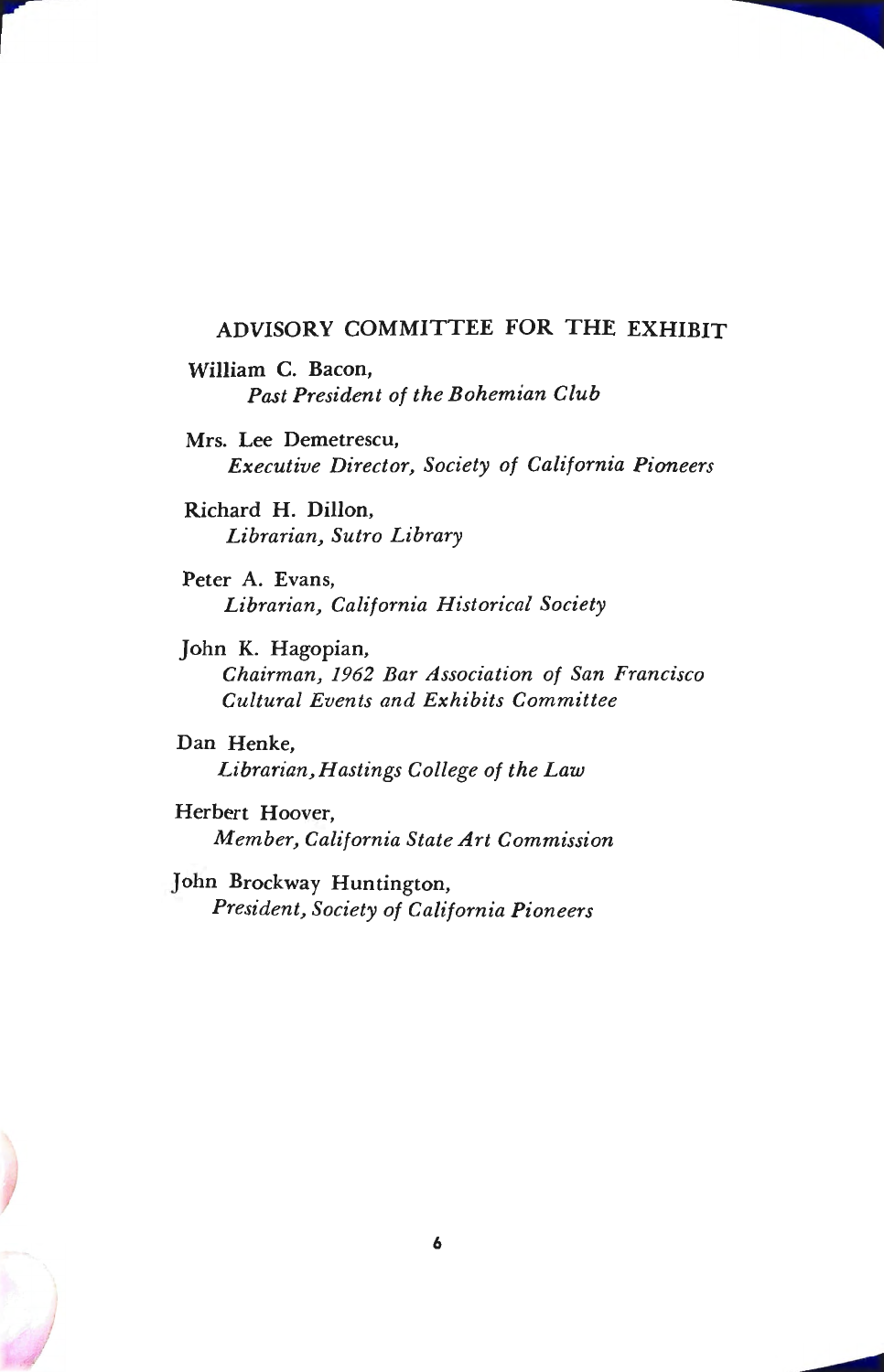Appreciation is extended to the following persons associated with Hastings College of the Law: Honorable A. F. Bray, Chairman of the Board of Trustees; Dean Marvin J. Anderson; Associate Dean William Riegger; Librarian Dan Henke; Associate Librarian Jacqueline Bartells, and the members of the staff who have helped install this exhibit.

Our special thanks also go to the California Palace of the Legion of Honor for the loan of display cases and to Fenton Kastner, Graphic Arts Curator, Achenbach Foundation, for permitting the reproduction of the Daumier graphic on the cover of this catalogue.

We gratefully asknowledge the assistance of the following lenders: Chief Justice Donald R. Wright, Supreme Court of California; Honorable Richard H. Chambers, Chief Judge, United States Court of Appeal, Ninth Circuit; Honorable Oliver J. Carter, Chief Judge, United States District Court, Northern District of California; Joanne Condas, Deputy Attorney General, State of California; John Brockway Huntington, President, Daniel V. Ryan, Vice President, Mrs. L. Demetrescu, Executive Director, the Society of California Pioneers; Marjorie M. Childs of the Association of Women Lawyers and the Queen's Bench; Peter A. Evans, Librarian, the California Historical Society; William C. Bacon, Past President, the Bohemian Club; Dean Edward C. Halbach, Boalt **Hall,** School of Law, University of California at Berkeley; and Committee members Gardiner Johnson, Kenneth M. Johnson and J. Edward Johnson.

The catalogue is due to the courtesy of the Sorg Printing and Publishing Company, who also provided the catalogue for the 1962 Exhibit during the American Bar Association Convention in San Francisco, and special thanks is extended to Richard Mills and Bruce M. Hood of Sorg Printing Company.

Mrs. Sue Malone, Executive Secretary, and Mrs. Sara Muir, Communications Coordinator, of The Bar Association of San Francisco have cooperated most effectively on the program of the Exhibits Committee and have rendered invaluable services in the preparation of the catalogue.

The exhibition is more than fortunate in the choice of its art consultant, Craig Perrin, an expert in his field, who participated in the 1969 exhibit at the California Historical Society.

> GEORGE H. CABANISS, JR., *Chairman*  Exhibits Committee of the Centennial Commission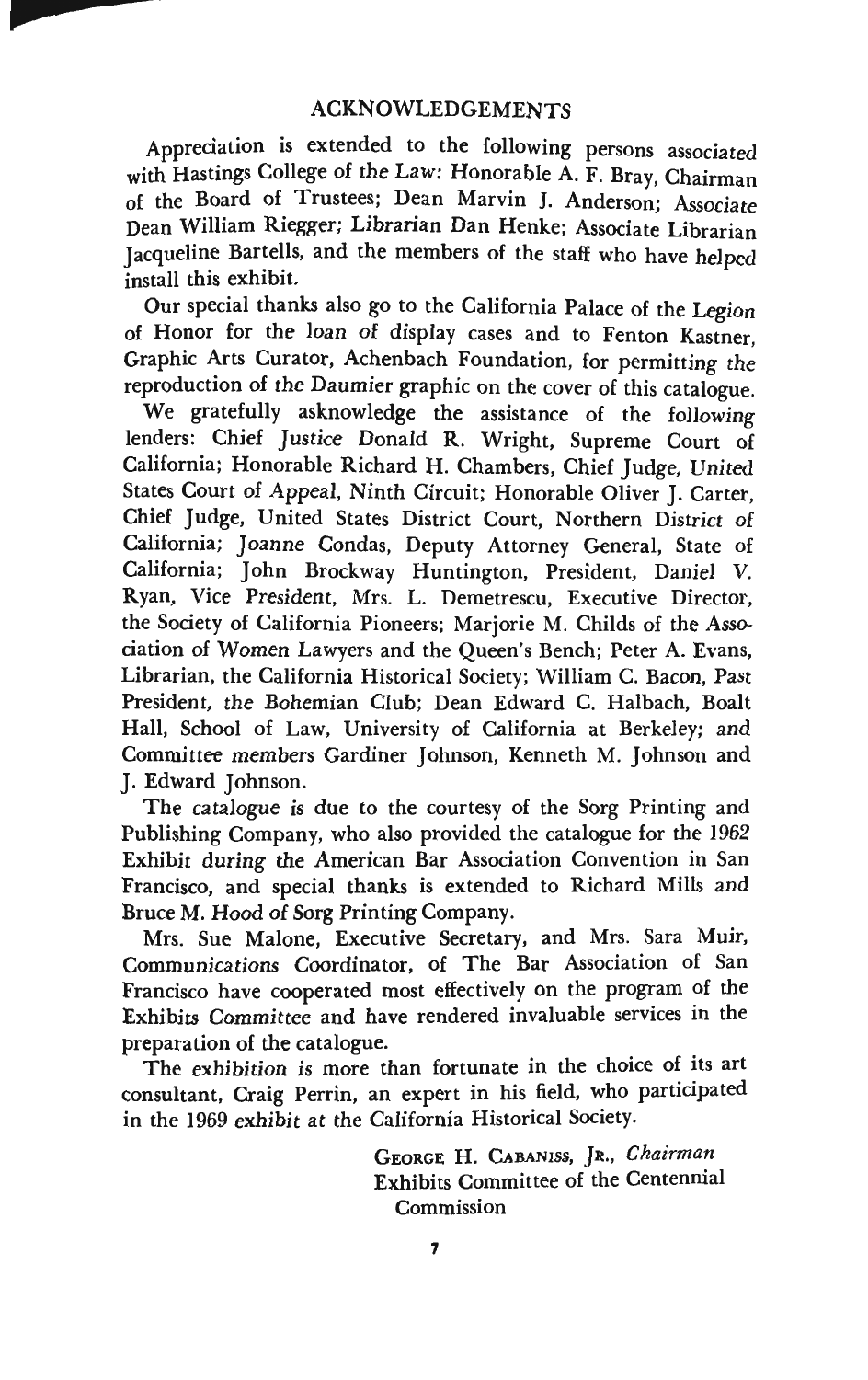#### *Exhibited by*

### The Bar Association of San Francisco

Oil painting of Judge Robert Y. Hayne by Fred Yates.

Judge Hayne was Supreme Court Commissioner from 1887. 1897 and President of The Bar Association of San Francisco from 1896-1897.

Photographs:

Past presidents since 1872

Group photographs of bench and bar-1920, 1922 and 1946 Miscellaneous cartoons of bench and bar by S. Milisich

Books:

BENCH AND BAR IN CALIFORNIA, Oscar T. Shuck, 1889. CALIFORNIA PROBATE LAW AND PRACTICE, D. P. Belknap, 1858.

THE BAR ASSOCIATION OF SAN FRANCISCO: AN ILLUSTRATED HISTORY, 1872-1924, published by Arthur Wheeler, 1923.

THE BAR ASSOCIATION OF SAN FRANCISCO: THE FIRST HUNDRED YEARS, 1872-1972, Kenneth M. Johnson, l 972, Recorder Printing Company.

Newspapers:

Two issues of the RECORDER, 1907. DAILY LAW REPORTER, February 11, 1876.

*Exhibited by* 

Boalt Hall, School of Law, University of California, Berkeley

*Oil* paintings:

Judge John H. Boalt by Alice Chittenden Elizabeth Josselyn Boalt by Alice Chittenden Maurice E. Harrison by Arthur Cahill William Carey Jones by Winifred Rieber Garret W. McEnerney by Arthur Cahill Orrin Kip McMurray by Arthur Cahill Earl Warren by Arthur Cahill

Books:

Recopilacion De Leyes De Los Reynos De Las Indias Novisima Recopilacion De Las Leyes De Espana Ordenanzas De Mineria



**College**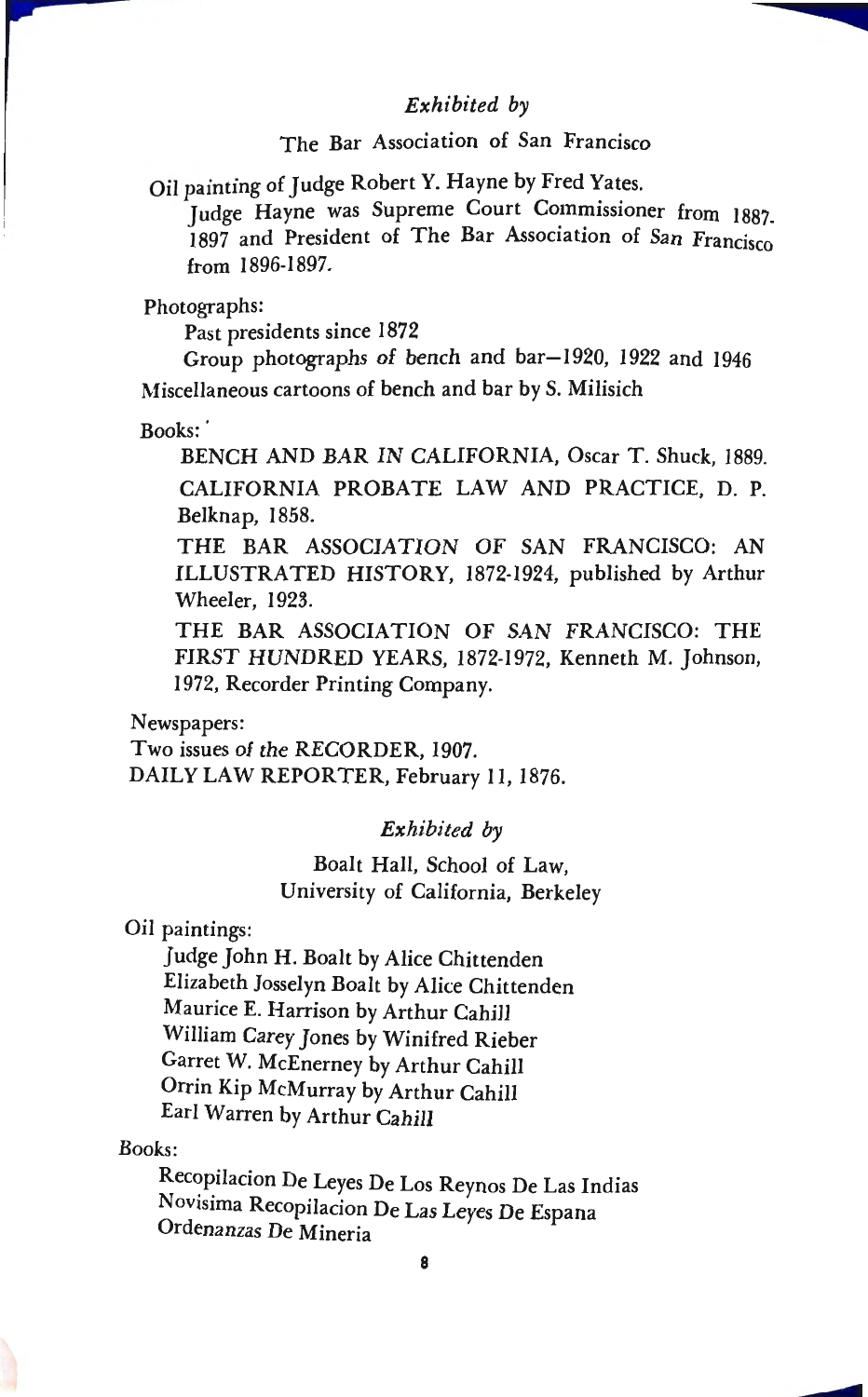## MINING LAWS OF SPAIN AND MEXICO by Henry W. Halleck

LAND TITLES IN CALIFORNIA by William Carey Jones Constitution of 1879, in form mailed to voters

#### *Exhibited by*

### The Bohemian Club, San Francisco

Oil Paintings:

**XXXX** 

Eustace Cullinan by Matteo Sandona Henry A. Melvin by Fred Yates

#### *Exhibited by*

The California Historical Society, San Francisco

Oil Paintings:

John B. Felton Stephen **J.** Field Horace Hawes by **H.R.** Bloomer Solomon Heydenfeldt (as a young man) Theodore H. Hittell by Carlos J. Hittell James M. Seawell James M. Troutt

Photographs:

Frederick Billings Judge George **H.** Cabaniss Francis J. Heney Henry H. Highton Hall McAllister Matthew Hall McAllister Francis G. Newlands Edmund Randolph Abe Ruef Lorenzo Sawyer Senator Samuel M. Shortridge Leland Stanford Men of Mark, 1895: group photograph Gold pocket watch of Edward D. Baker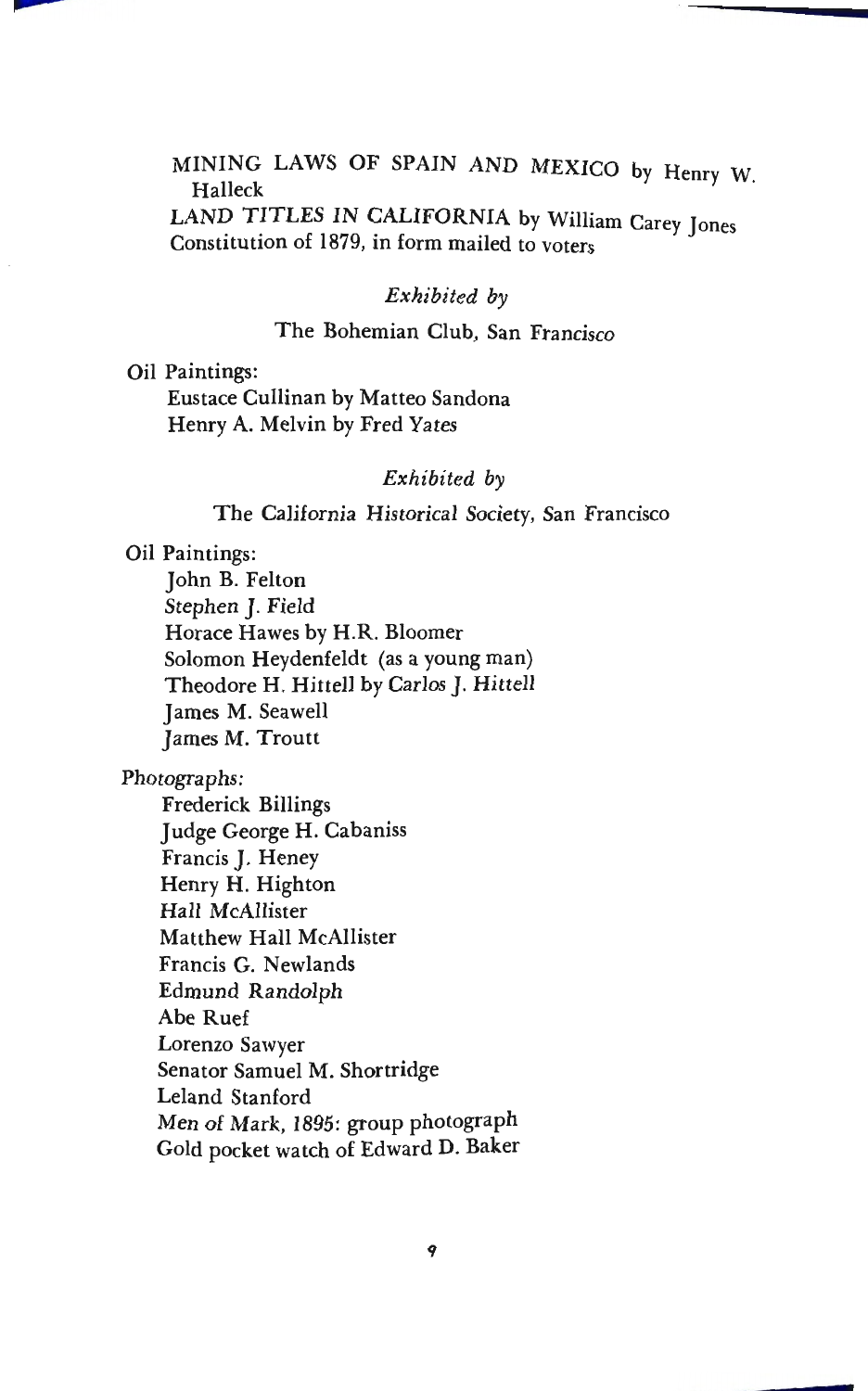# *Exhibited by*

# State of California Attorney General's Office, San Francisco

**Service** 

|                                                                                                                                                                                                                                 | Boo         |
|---------------------------------------------------------------------------------------------------------------------------------------------------------------------------------------------------------------------------------|-------------|
| Photographs:<br><b>Joel Hamilton</b><br>E.C.J. Kewan<br>Ulysses S. Webb<br>Attorney General Evelle J. Younger                                                                                                                   |             |
| Supreme Court of California, San Francisco                                                                                                                                                                                      |             |
| Oil painting:<br>William H. Beatty by Fred Yates<br>Chief Justice Phil Sheridan Gibson                                                                                                                                          |             |
| Photographs:<br>Joseph G. Baldwin, Associate Justice of the Supreme Court,<br>1858-1862<br>Honorable Homer R. Spence, retired Associate Justice of<br>the Supreme Court<br>Group photographs of the Supreme Court-1872 and 1972 |             |
| Exhibited by                                                                                                                                                                                                                    |             |
| Hastings College of the Law, San Francisco                                                                                                                                                                                      |             |
| Oil paintings:<br>Serranus C. Hastings by Gus Liljestrom<br>C.F. Dido Hastings by H. Duesbury<br>Charles W. Slack by Arthur Cahill<br>Alfred Sutro by C.B. Ward<br>Edward R. Taylor by Pizzella                                 | Phote<br>Q  |
| Graphic arts:<br>Chief Justice William H. Beatty: engraving<br>Chief Justice Serranus C. Hastings: lithograph                                                                                                                   |             |
| Bas Relief:<br>John N. Pomeroy                                                                                                                                                                                                  | IV.         |
| Photographs:<br>Chief Justice Frank M. Angellotti<br>Dean Maurice E. Harrison<br>Judge Frank H. Kerrigan                                                                                                                        | $\mathbf G$ |



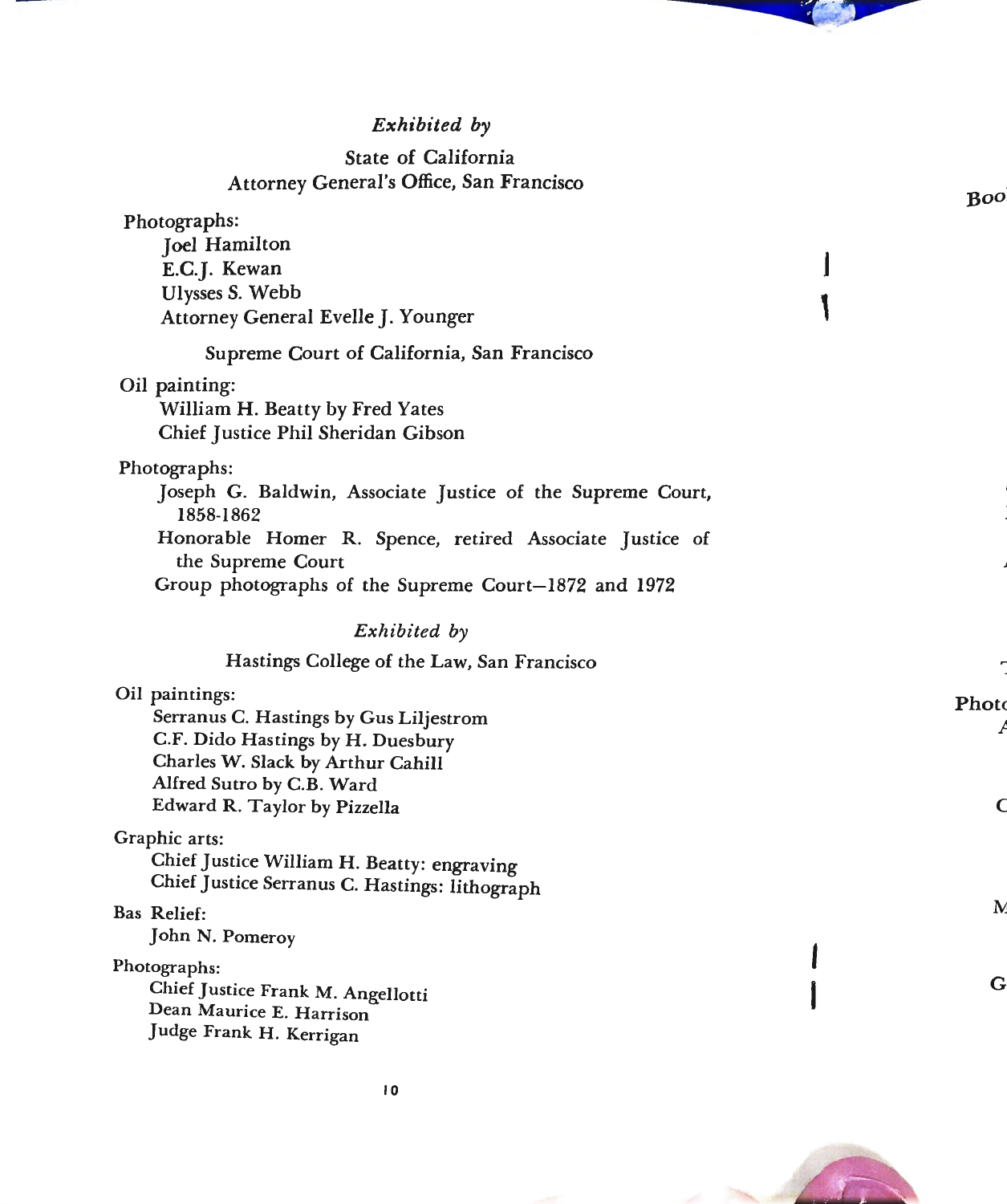Dean David E. Snodgrass Pioneer Hall: The original Hastings College of the Law, 1878 Various classes in the 1880's Golden Jubilee brochure (1878-1927); California Monthly, 1933

#### Books:

Reglamento Para El Gobierno De La Provincia De Californias, 1784

Debates in the California Constitutional Convention of 1849 California Constitution of 1849

First Volume of Supreme Court Reports

First Volume of Statutes, 1850

Early issue of statutes in Spanish

The first digest

California Practice Act, 1856 & 1854

Wheeler's Land Titles, 1852

Rockwell's Spanish and Mexican Law

City of San Francisco, *Ordinances and Resolutions,* 1854

Disenos of California Ranchos, maps of 37 land grants (1822-1846)

Alonzo de la Veracruz, Speculum coniugorium. Printed in Mexico by J. Pablos 1556.

#### *Exhibited by*

The Association of Women Lawyers and Queen's Bench

#### Photographs:

Arabella Babb Mansfield

First woman admitted to the Bar in the United States, June 18, 1869, in Mount Pleasant, Iowa.

Clara Shortridge Foltz

First woman lawyer in California, admitted to the bar on September 4, 1878. First woman Clerk of the Judiciary Committee of the Assembly, 1880.

Mary McHenry Keith

First woman graduate of Hastings College of the Law and wife of the famous California painter, William Keith.

Gail Laughlin

I

I

Second President of Queen's Bench, the Bay Area association of women lawyers, 1920, and first national President of the National Federation of Business and Professional Women's Clubs.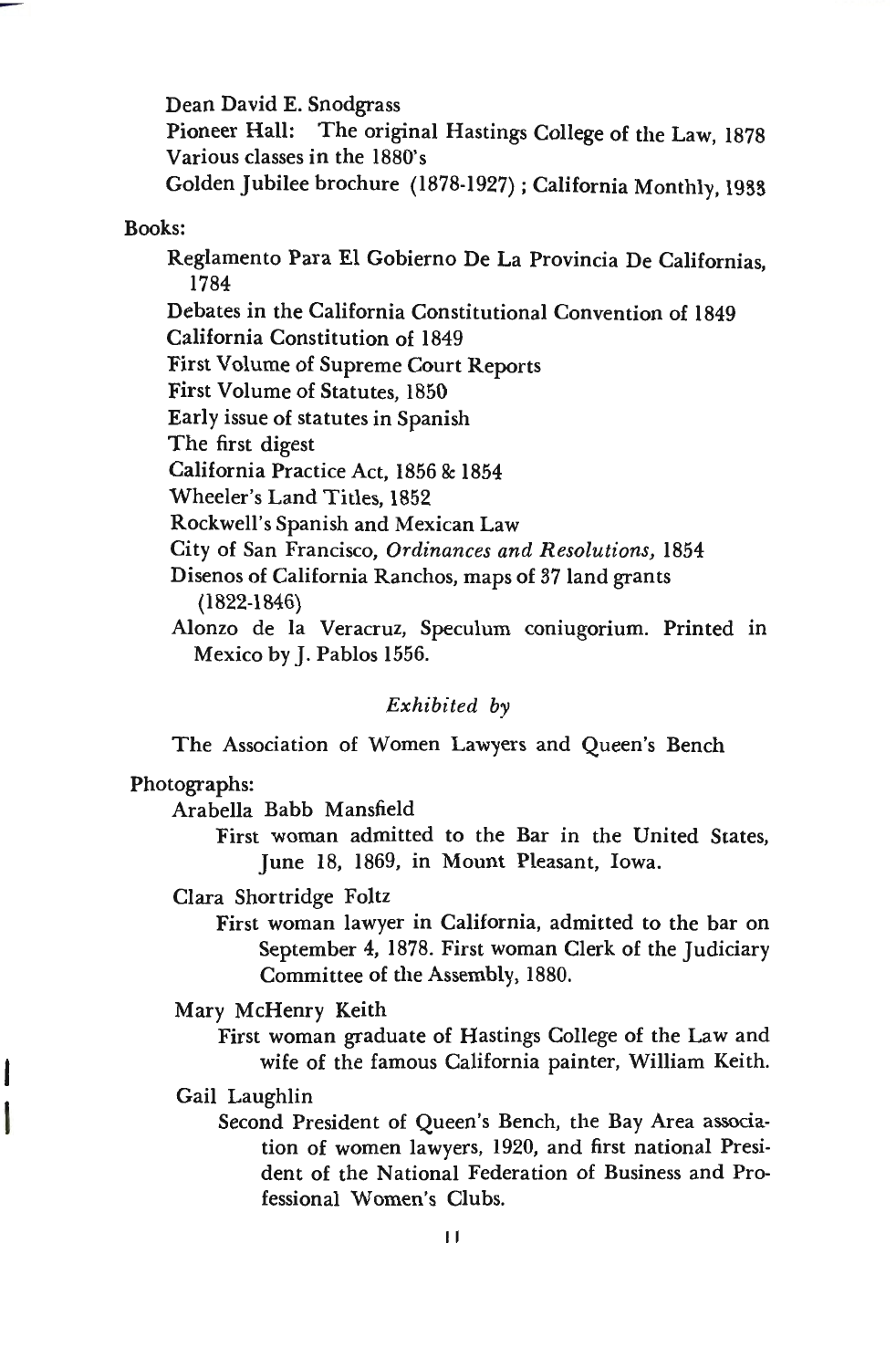Amelia May Marcuse

First woman graduate of Boalt Hall of the University of California at Berkeley.

Rosamund Parma

First woman Law Librarian at Boalt Hall.

Annette Abbott Adams

Third woman graduate of Boalt Hall; first woman on the appellate bench of California as Justice of the District Court of Appeal, Third Appellate District of California, 1942; Assistant U.S. Attorney for Northern District of California; Assistant U. S. Attorney General, appointed by President Woodrow Wilson in 1920.

Theresa Meikle

First and only woman Superior Court Judge of the City and County of San Francisco (1943-1967).

Photographs of past presidents of the Queen's Bench-1920-1970. Memorabilia

*Exhibited by* 

The Recorder-Sunset Press, San Francisco

THE RECORDER for 1906: April 18 and April 25

*Exhibited by* 

The Society of California Pioneers, San Francisco

Oil painting: David S. Terry

Photographs and crayon studies: Colonel Edward D. Baker General W. H. Barnes Peter Hardeman Burnett John T. Doyle Joseph P. Hoge Samuel W. Holladay Old City Hall, before 1906 Assay Building or Custom House, before 1906 Hall of Justice before 1906 City Hall in ruins New City Hall Post Office at 7th & Mission Streets, before l 906 Seal of the California Supreme Court, 1850 Lithograph Stone carrying a version of the California subject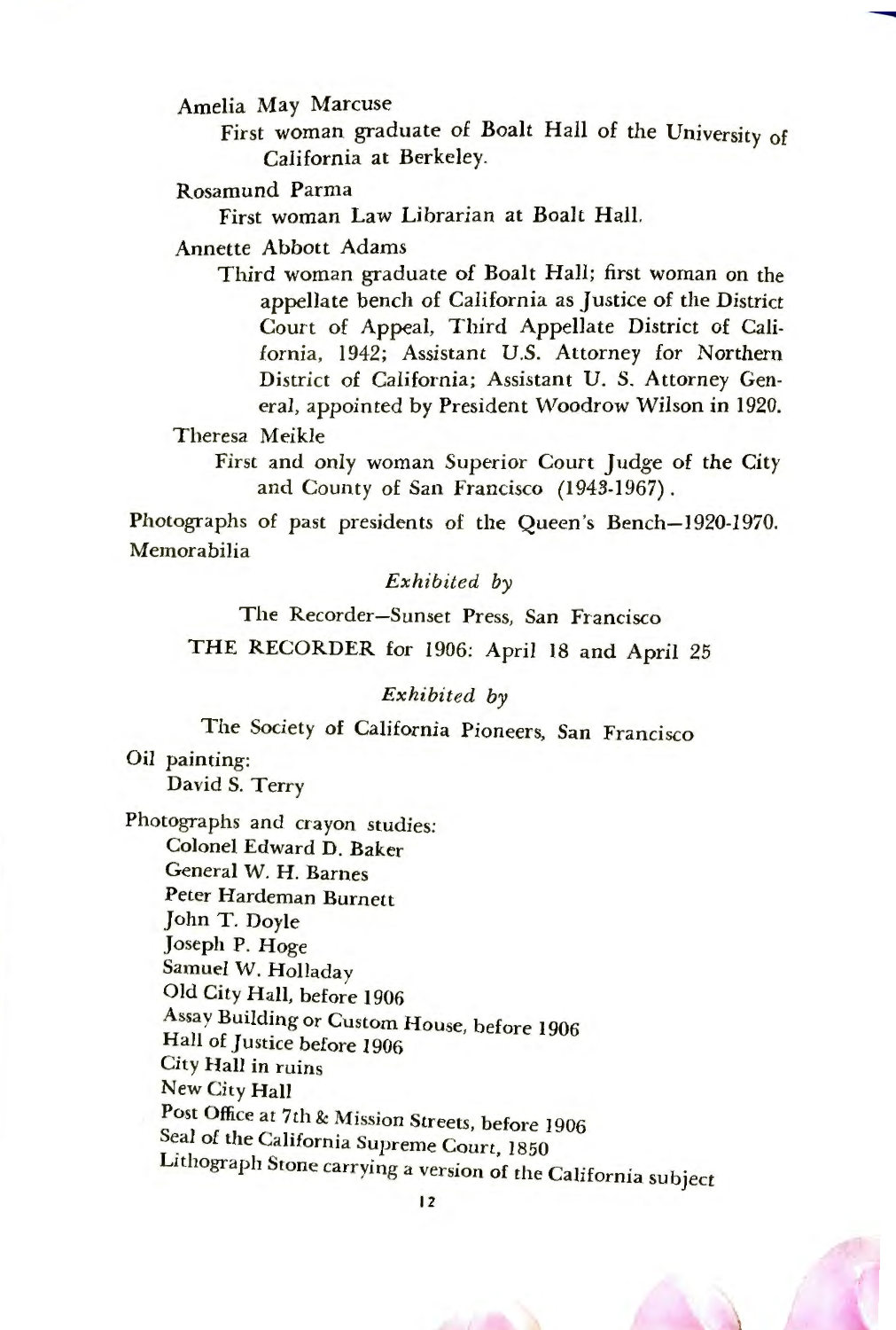#### *Exhibited by*

# United States Court of Appeals, San Francisco

Oil Painting: Judge Ogden Hoffman

Photographs:

William Gilbert Joseph McKenna William W. Morrow Curtis D. Wilbur

## United States District Court, Northern District of California, San Francisco

Photographs:

Oliver J. Carter Maurice T. Dooling George B. Harris John J. de Haven Ogden Hoffman William T. Sweigert William Carey Vanfleet

## PRIVATE COLLECTIONS

George H. Cabaniss, Jr., San Francisco Group photo of Bench and Bar of 1928, San Francisco Oil painting of Judge George Henry Cabaniss by Charles Grant. Ephemera

Books:

- THE ELITE DIRECTORY FOR SAN FRANCISCO AND OAKLAND, The Argonaut Publishing Company, 1879.
- TAYLOR'S MANUAL OF HISTORY, D. Appleton & Company, New York, 1844, copy belonging first to Justice Stephen J. Field of the United States Supreme Court and later to Dr. John F. Morse.

George L. Cadwalader, San Francisco Painting of Samuel M. Wilson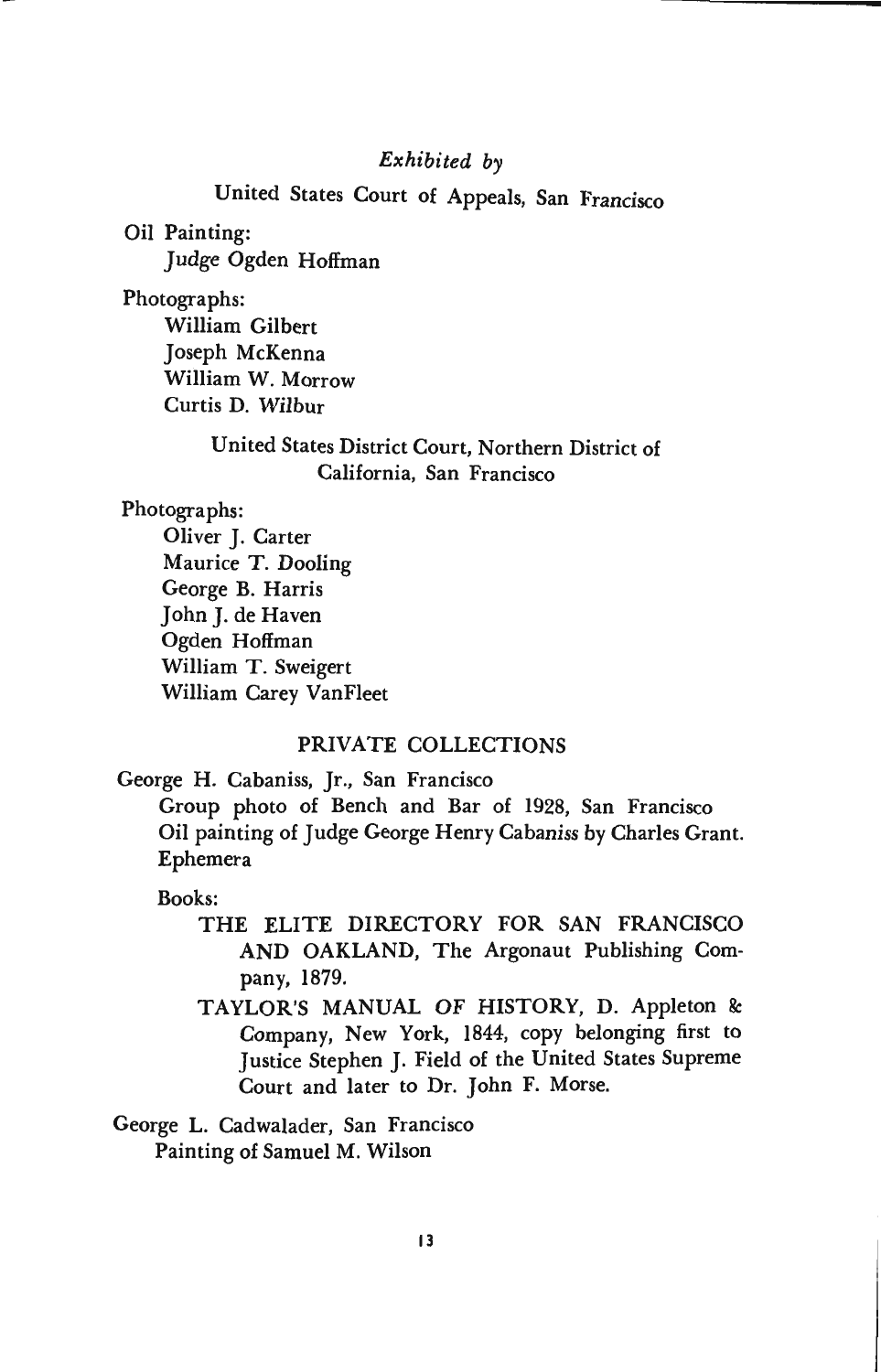Gardiner Johnson, San Francisco

Books:

# (1) OFFICIAL STATE OF CALIFORNIA PUBLICATIONS

- Browne, J. Ross: Debates in the Convention of California owne, *J. 2000, a comet the Convention* of California,
	- Browne, J. Ross: Los Debates de la Convencion de California 1849. New York, S. W. Benedict, 1851. '
	- Leyes de California, Aprobadas en la Sesta Sesion de Ia Legislatura, 1855, Sacramento, Impresor del Estada, 1855.
	- Leyes de California, Aprobadas en la Decima Sesion de Ia Legislatura, 1859, Sacramento, Impresor del Estada, 1859.
	- Leyes de California, Dadas en la Duodecima Sesion de *la*  Legislatura, 1861. Sacramento, Impresor del Estada, 1861.
	- Olney, Warren: Code of Civil Procedure of the State of California, 1872. San Francisco, Sumner Whitney & Co., 1872.
- California Codes-Penal, 1872. Sacramento, State Printer, 1872.
- California Codes-Political, 1872. Sacramento, State Printer, 1872.

Wood, William H. R.: Digest of the Laws of California, 1857. San Francisco, S. D. Valentine and Son, 1857.

(2) SAN FRANCISCO LEGAL PUBLICATIONS

San Francisco: Minutes of the Proceedings of the Legislative Assembly and a Record of the Proceedings of the Ayuntamiento, 1849-1850. San Francisco, Towne & Bacon, 1860.

Coffey, James V.: Reports of Decisions in Probate, *Vols. 1* & 2. San Francisco, L. R. Dempster & Co., 1894 & 1902.

- (3) HISTORIES OF THE BENCH AND BAR OF CALIFORNIA AND OF SAN FRANCISCO
	- Shuck, Oscar T.: History of the Bench and Bar of California. Los Angeles, The Commercial Printing House, 1901.
	- Bates, J. C.: History of the Bench and Bar of California. San Francisco, Bench and Bar Publishing Co., 1912.
	- Denny, J. 0.: The Bar Association of San Francisco, An Illustrated History (From 1872 to 1924). San Francisco, Arthur Wheeler, 1924.
- (4) LEGAL ELOQUENCE
	- Shuck, Oscar T.: Eloquence of the Far West-Masterpieces of E. D. Baker. San Francisco, Oscar T. Shuck, 1899.
	- Delmas, D. M.: Speeches and Addresses. San Francisco, A. M. Robertson, 1901.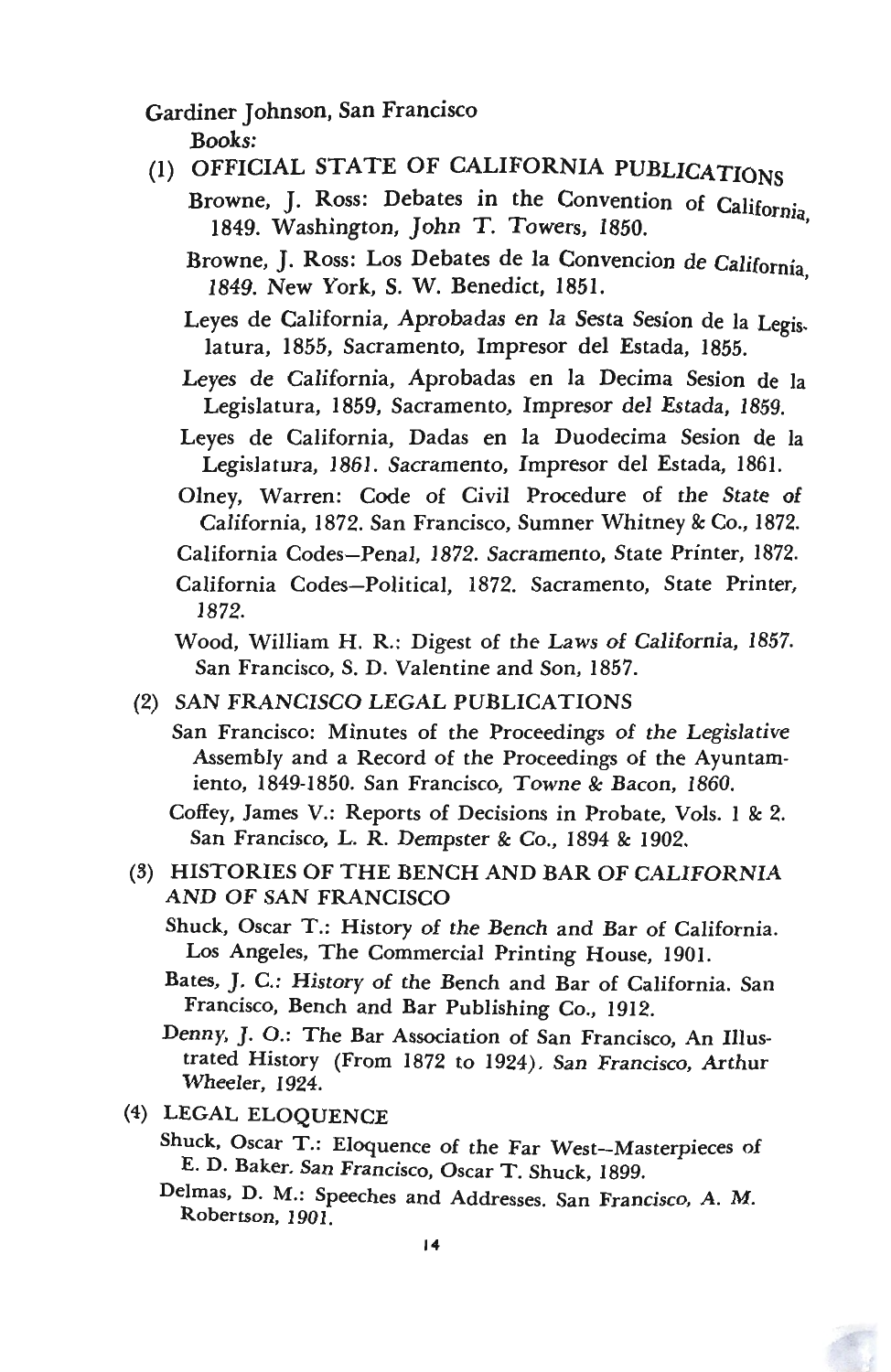- (5) **"IN MEMORIAM"** 
	- Samuel M. Wilson (Memorial Commemorative of the Life and Services of . . . Adopted and Ordered Printed by The Bar<br>Association of San Francisco, 1892)
	- Jesse Warren Lilienthal. (San Francisco, John Henry Nash, 1921).
	- Charles Stetson Wheeler (Memorial Motions in Court Upon the Death of . . .) San Francisco, John Henry Nash, 1924.
	- Oscar Sutro (Memorial Tributes to ... ) San Francisco, Grabhorn Press, 1935.
	- Warren Olney, Jr.: (Proceedings Before the Supreme Court of the State of California in Tribute to the Memory of Warren Olney, Jr., Under the Auspices of The Bar Association of San Francisco, April 4, 1939) .
	- J. Edward Johnson, San Francisco Books:
		- SUPREME COURT JUSTICES OF CALIFORNIA, J. Edward Johnson, Vol. *I,* 1963, Vol. 2, 1966, Moss-Bender Company, San Francisco.
		- OLNEY'S CODE OF CIVIL PROCEDURE, Fourth Edition, 1876, Sumner Whitney & Company.
		- STATUTES OF CALIFORNIA PASSED AT THE FIRST SESSION OF THE LEGISLATURE, 1850, J. Winchester, State Printer, San Jose.
		- PERSONAL REMINISCENCES OF EARLY DAYS IN CALIFORNIA, with other sketches by Stephen J. Field, c. 1893, Stephen J. Field.
		- BENCH AND BAR IN CALIFORNIA, History, Anecdotes, Reminiscences, 1887, three volumes, Occidental Printing & Publishing Company.
		- THE FLUSH TIMES OF ALABAMA AND MISSISSIPPI, A Series of Sketches, Joseph G. Baldwin, 1894, Appleton & Company, New York.
		- PARTY LEADERS, Joseph G. Baldwin, 1855.
		- JUSTICES AND COMMISSIONERS, SUPREME COURT OF CALIFORNIA FROM ITS ORGANIZATION, 1849-1897.

Kenneth M. Johnson, San Francisco

Books:

SYLLABUS OF LECTURES DELIVERED BY JOHN NORTON POMEROY AT HASTINGS, 1880.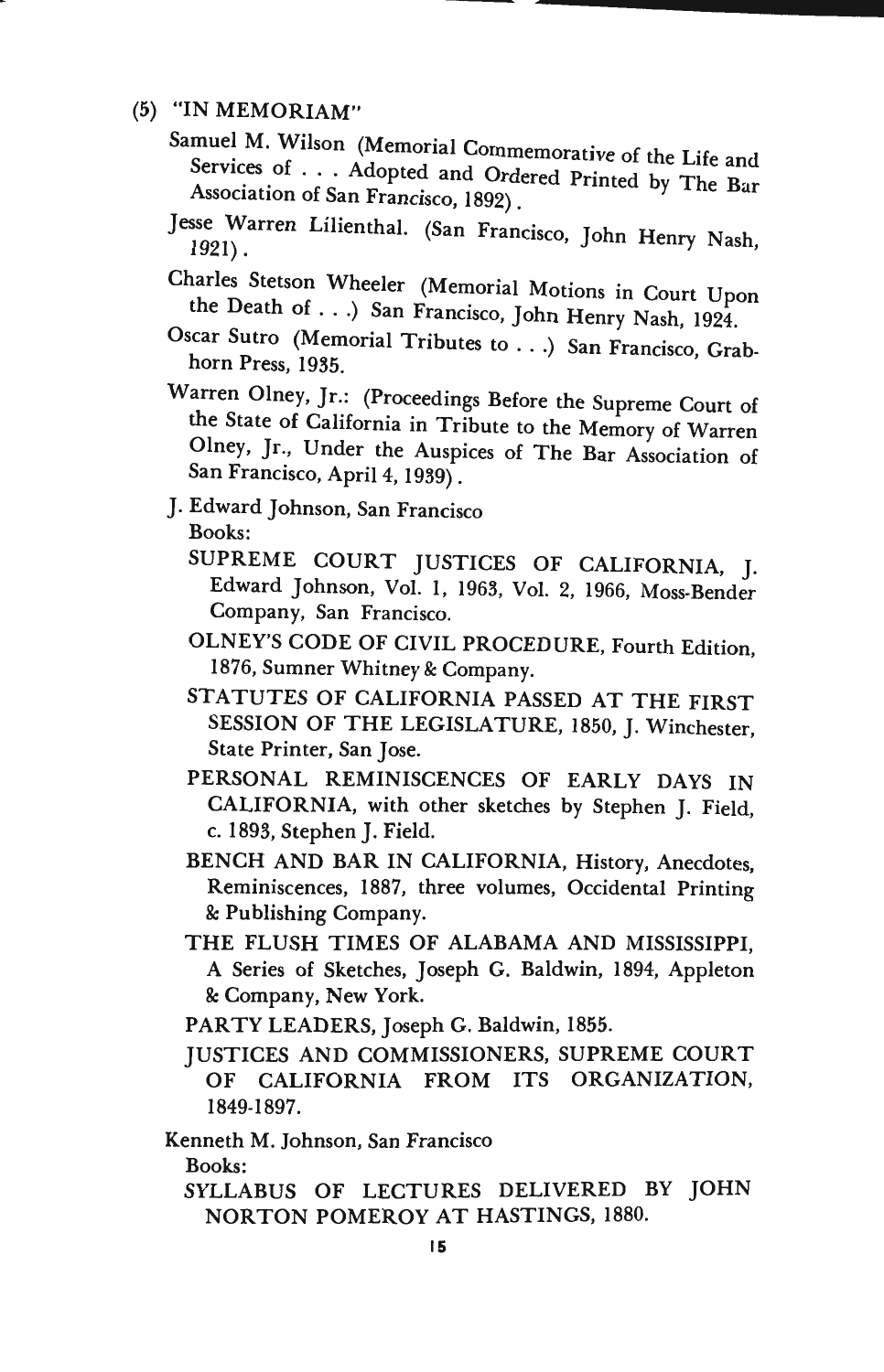

Caricatures of General W.H.L. Barnes (Annals of the Bohemian Club, 1880)

Frank H. Sloss Etching of Marcus C. Sloss by Max Pollak Raymond D. Williamson Photograph and Memorabilia of Judge Timothy Fitzpatrick

#### SAN FRANCISCO LAW FIRMS

Athearn, Chandler and Hoffman Photographs: Giles Gray James M. Haven Cross, Brandt, Hays & Brown Photograph: Ralph Cross Cushing, Cullinan, Hancock & Rothert Photographs: Eustace Cullinan Charles Cushing **0.K.** Cushing Dinkelspiel and Dinkelspiel Photograph: Henry W. Dinkelspiel Memorabilia Heller, Ehrman, White & McAuliffe Photograph: Firm's temporary offices on Jackson Street, 1906.